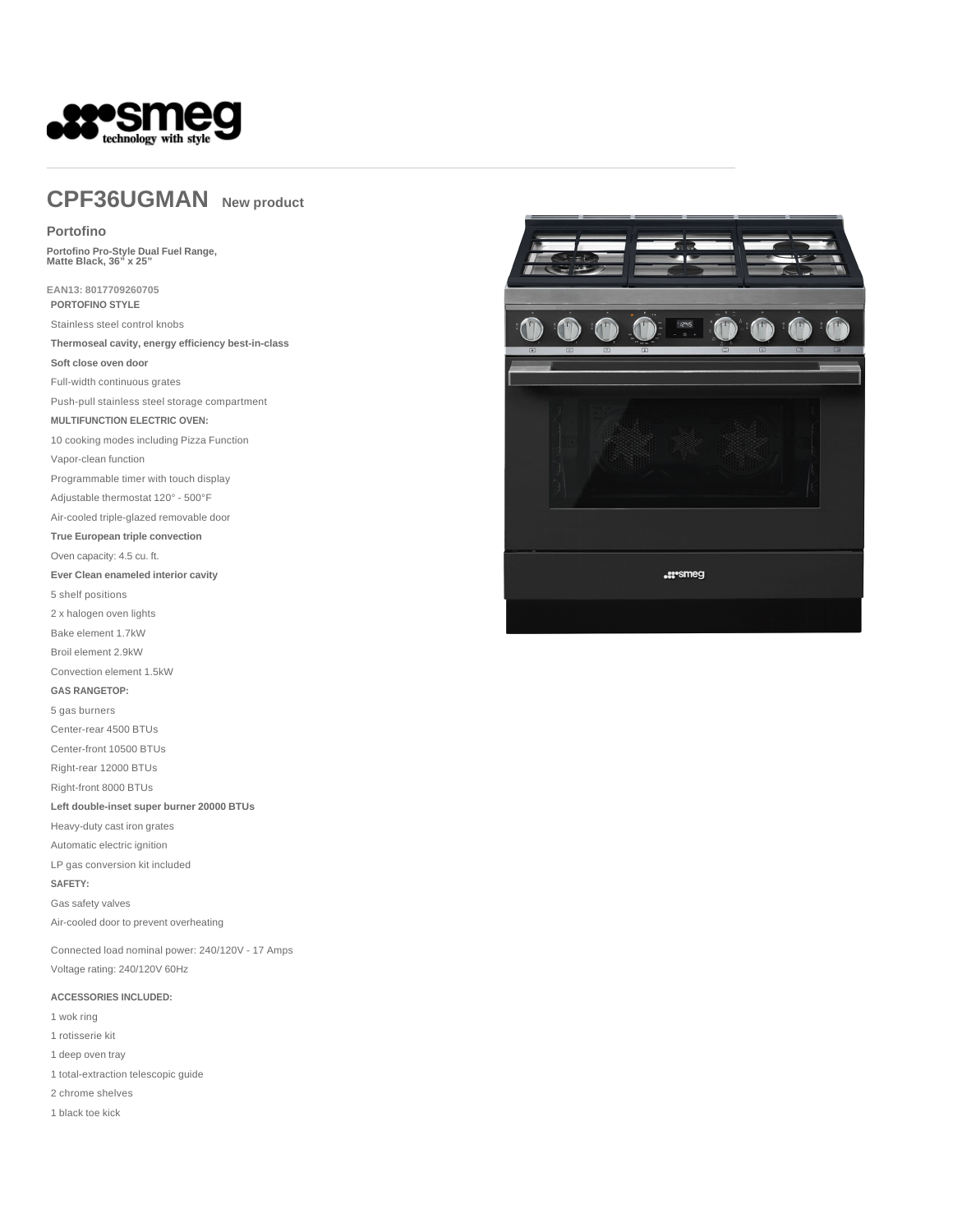

#### **Functions**

# $\boxed{\mathcal{Z} \sim \mathcal{Z} \sim \mathcal{Z} \sim \mathcal{Z} \sim \mathcal{Z} \sim \mathcal{Z} \sim \mathcal{Z} \sim \mathcal{Z} \sim \mathcal{Z} \sim \mathcal{Z} \sim \mathcal{Z} \sim \mathcal{Z} \sim \mathcal{Z} \sim \mathcal{Z} \sim \mathcal{Z} \sim \mathcal{Z} \sim \mathcal{Z} \sim \mathcal{Z} \sim \mathcal{Z} \sim \mathcal{Z} \sim \mathcal{Z} \sim \mathcal{Z} \sim \mathcal{Z} \sim \mathcal{Z} \sim \mathcal{Z} \sim \mathcal{Z} \sim \mathcal{Z} \sim \math$

**Options**

- **GT1T-2** 1-Level Telescopic Shelf Total Extraction
- **PPR9** Pizza Stone

**Versions**

- **CPF36UGMX** Stainless Steel
- **CPF36UGMR** Red
- **CPF36UGMYW** Yellow
- **CPF36UGMWH** White
- **CPF36UGMOR** Orange
- **CPF36UGMBL** Black
- **CPF36UGMOG** Olive green

**SMEG U.S.A. INC. A&D BUILDING 150 EAST 58th STREET, 7th FLOOR NEW YORK, NY, 10155 Tel. +1 212 265 5378 Fax +1 212 265 5945**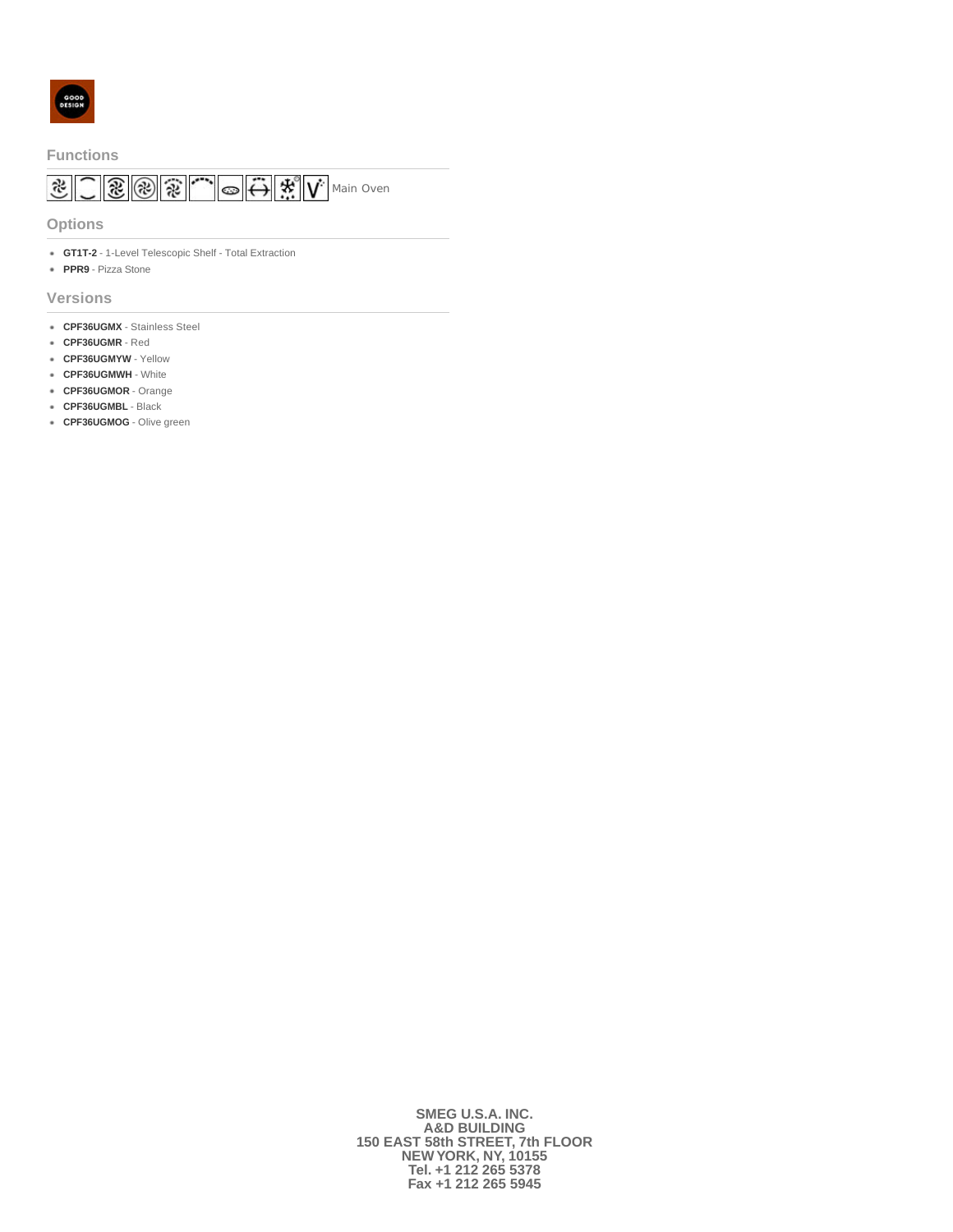

## **CPF36UGMAN**

**Portofino** 

 $36"$ matte black cooktops type: gas oven type: electric multifunction



#### **Main Oven**



#### **Convection:**

This combination completes cooking more quickly of foods that are ready on the surface, but require more cooking inside, without further browning. For Gas Oven: Convection with lower elements: The fan is added to the gas burner to distribute the heat quickly and evenly throughout the oven cavity, avoiding flavour transfer when cooking a number of different dishes at the same time.



#### **Bake:**

Ideal for slow baked cakes and casseroles. This traditional static heat will ensure food remains moist when cooked for longer periods of time.



#### **Convection Bake:**

The elements combined with the fan aim to provide more uniform heat, a similar method to conventional cooking, so pre-heat is required. Most suitable for items requiring slow cooking methods.



#### **European convection:**

Hot air fan cooking that provides quick, multi layered cooking with excellent browning results. Due to the effective circulation of hot air, there is no flavour transfer between foods. Delicate and strongly fragranced foods can be cooked at the same time.



#### **Convection broil:**

The fan reduces the fierce heat from the broiler, providing an excellent method of grilling various foods, chops, steaks, sausages etc. giving even browning and heat distribution, without drying out the food. The top two levels recommended for use, and the lower part of the oven can be used to keep items warm at the same time, an excellent facility when cooking a grilled breakfast.



#### **Broiler:**

For rapid cooking and browning of foods. Best results can be obtained by using the top shelf for small items, the lower shelves for larger ones, such as chops or sausages. For half grill heat is generated only at the centre of the element, so is ideal for smaller quantities.



#### **Pizza function:**

The simultaneous operation of these three elements ensures an optimum cooking facility, ideal not only for pizza but also for cookies, quiches and flans.



#### **Rotisserie with broil:**

The rotisserie (where installed) works in combination with the broil element to brown foods to perfection.





#### **Vapor Clean:**

a simple cleaning function using steam to loosen deposits in the oven cavity.

**SMEG U.S.A. INC. A&D BUILDING 150 EAST 58th STREET, 7th FLOOR NEW YORK, NY, 10155 Tel. +1 212 265 5378 Fax +1 212 265 5945**